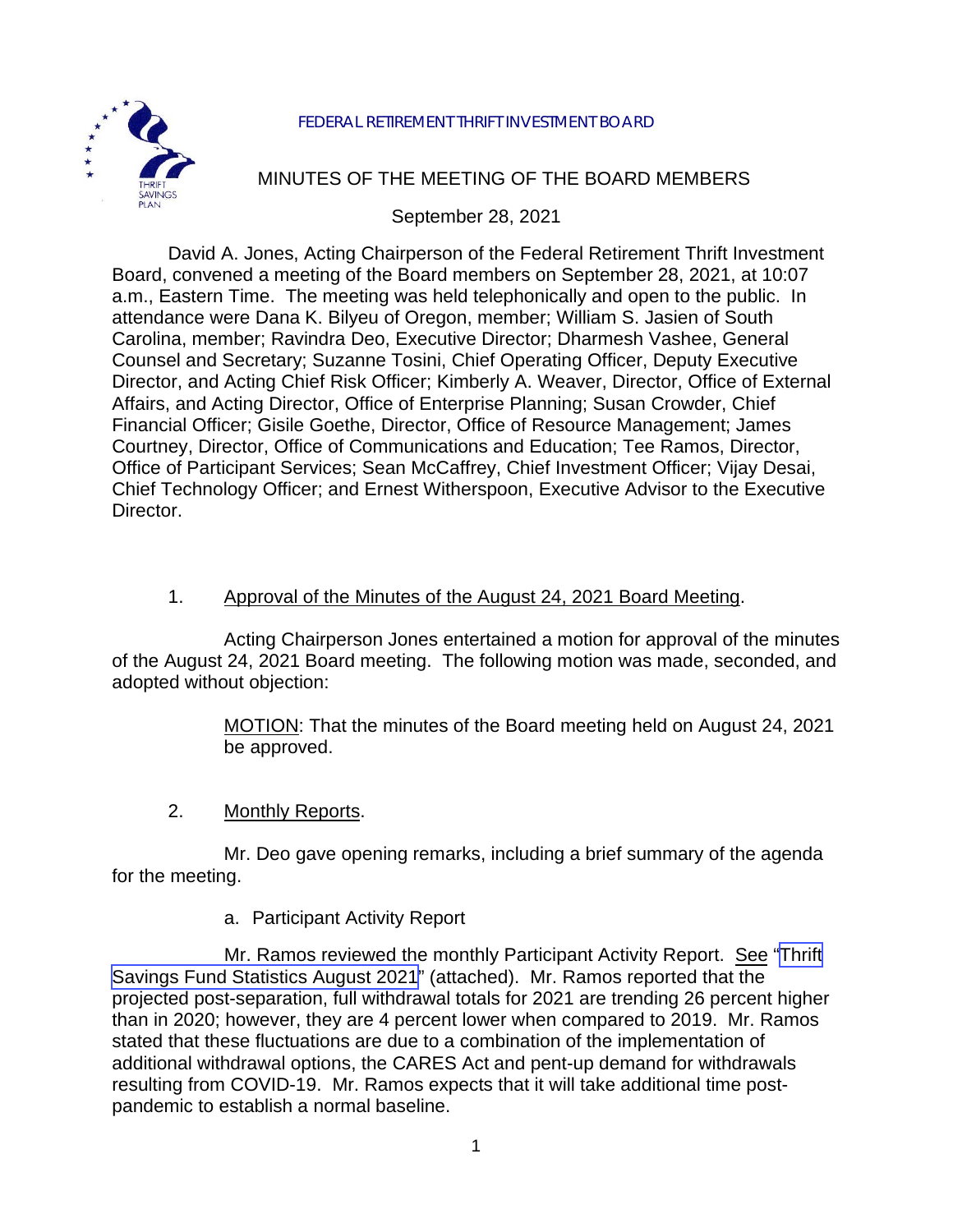#### b. Investment Performance Report

Mr. McCaffrey reviewed the monthly investment performance report. See "August [2021 Performance Review"](https://www.frtib.gov/pdf/minutes/2021/September/MM-2021Sept-Att2.pdf) (attached).

For the month of August, Mr. McCaffrey reported that BlackRock's performance for the F, C, S, and I Funds was in line with the Funds' respective indices for the month. BlackRock manages most, but not all of the F, C, and S Funds.

State Street manages portions of the F Fund, the C Fund, and the S Fund. State Street's performance for portions of the F, C, and S Funds was in line with their respective indices.

Regarding the August markets, Mr. McCaffrey reported that equity markets gained despite the continuing pandemic, as investors welcomed news of employment growth. Consumer prices rose at a slower rate, suggesting that some inflationary pressures may have been transitory. The Federal Reserve signaled an intent to scale back a portion of monetary accommodation if the economy continues to recover.

The C, S, and I Funds held gains for the month. The F Fund had a slight loss, as longer-term interest rates edged higher. All the L Funds rose.

BlackRock's year-to-date performance for the F Fund was ahead of the Fixed Income Index by 18 basis points, primarily due to securities lending. Its performance for the C Fund was in line with the Large Cap Index. For the S Fund, BlackRock's performance exceeded the Small Mid Cap Index by eight basis points, primarily resulting from securities lending. Its performance for the I Fund was ahead of the International Index by 15 basis points, primarily due to tax advantage.

For the current month through Monday, September 27, stocks are weaker. The C Fund is down 1.67 percent. The S Fund has a 0.55 percent loss, and the I Fund is off 0.61 percent. The F Fund also has a loss of 0.58 percent, and the G Fund is ahead by 0.1 percent.

### c. Legislative Report

Ms. Weaver reported that the House of Representatives passed its fiscal year 2022 Department of Defense Authorization Bill. The Senate has put forward its version of the bill, and consideration will start in October. Ms. Weaver stated that neither bill has language relevant to the TSP, but her office will continue to monitor the progress of the bills.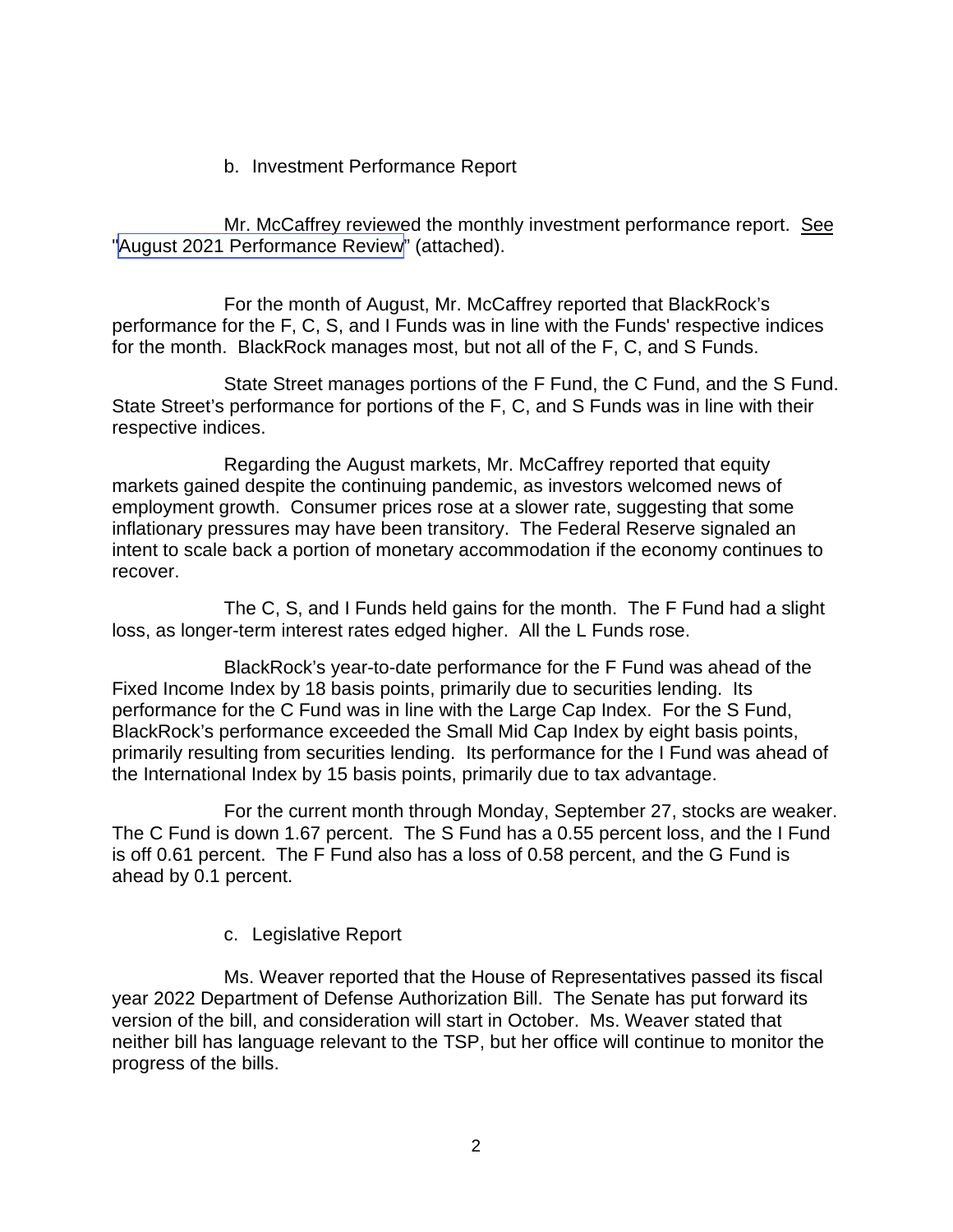Ms. Weaver reported that the reconciliation package that has been put forward in the House of Representatives has two provisions that apply to 401(k)s and the TSP. The first provision prohibits high income individuals with income greater than 400,000 dollars from making plan contributions if their aggregate retirement balances across all plans exceed 10,000,000 dollars. Ms. Weaver stated the Agency is not required to take any action but will monitor and educate participants as necessary.

The second provision concerns rollovers to Roth IRAs. Effective December 31, 2021, any participant, regardless of income level, who has a tax-exempt contribution in their traditional balance is prohibited from rolling over to a Roth IRA. The responsibility is on the receiving plan to not accept the prohibited rollover. Ms. Weaver stated that her office will monitor this provision because the Agency would need to communicate with participants to educate them on new requirements. Ms. Weaver's office has reached out to the staff about the effective dates, and they have previously voiced concerns about the short-term implementation of these kinds of provisions; however, she does not anticipate changes.

Lastly, Ms. Weaver reported that there is a possibility that on October 1, all or part of the government will not be funded, and there will be a lapse in appropriations. She stated that Mr. Ramos' office is preparing to support plan participants in the event of a shutdown. She noted that the FRTIB will continue to be open and operational because the Agency is not funded by annual appropriations.

# 3. Quarterly Vendor Risk Management Report.

Ms. Tosini presented the Office of Enterprise Risk Management's (OERM) synopsis of the risk assessment of 11 key vendors that are critical to operating the TSP. See "[Quarterly Vendor Risk Assessment](https://www.frtib.gov/pdf/minutes/2021/September/MM-2021Sept-Att3.pdf) Q2 2021" (attached). Ms. Tosini reported that based on OERM's analysis, all vendors will be able to fulfill their contractual obligations to FRTIB.

4. Adjourn.

Whereupon there being no further business, the following motion was made, seconded, and adopted without objection and Acting Chairperson Jones adjourned the meeting at 10:17 a.m.

MOTION: That this meeting be adjourned.

 $\frac{1}{\sqrt{1-\frac{1}{2021.11.1614392}}$ Digitally signed by DHARMESH VASHEE Date: 2021.11.16 14:04:26 -05'00'

Dharmesh Vashee General Counsel and Secretary